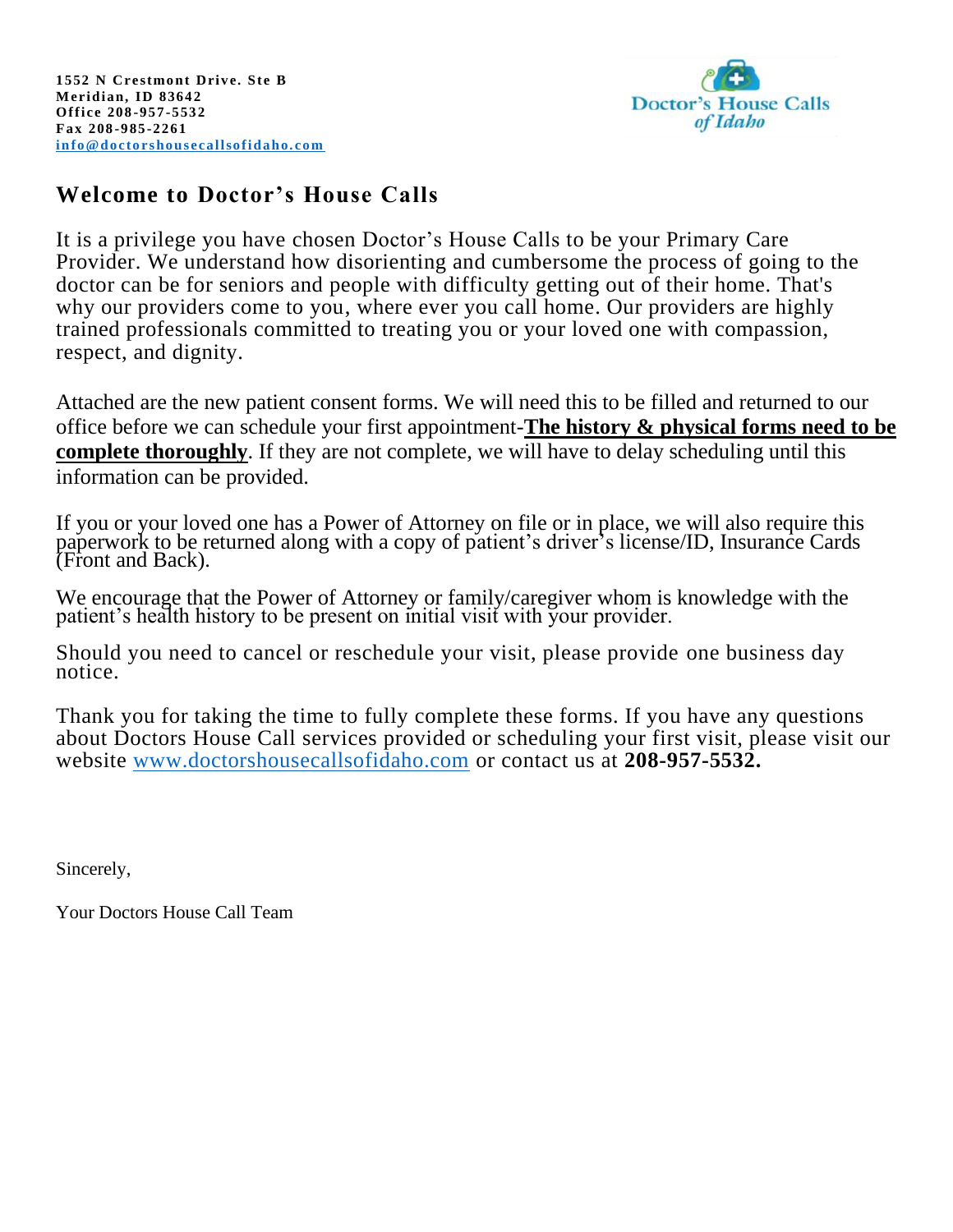# Doctor's House Calls New Patient Info



| Full<br>Name:                                                                                                                                                                                                                                                                                                                                                     |                    |                  |                                                                                    |            |
|-------------------------------------------------------------------------------------------------------------------------------------------------------------------------------------------------------------------------------------------------------------------------------------------------------------------------------------------------------------------|--------------------|------------------|------------------------------------------------------------------------------------|------------|
| (Legal Last Name)                                                                                                                                                                                                                                                                                                                                                 | (Legal First Name) | (Middle Initial) | (Preferred First Name)                                                             |            |
| Date of Birth: ____/ ______/ ________ Age: ___________ Sex/Gender: ________________________________SSN: (optional)____________________                                                                                                                                                                                                                            |                    |                  |                                                                                    |            |
|                                                                                                                                                                                                                                                                                                                                                                   |                    |                  |                                                                                    |            |
| $Address:$ (Street/PO Box)                                                                                                                                                                                                                                                                                                                                        |                    |                  | $\frac{1}{\text{(City)}}$ $\frac{1}{\text{(State)}}$ $\frac{1}{\text{(Zip Code)}}$ |            |
| Phone #: ( ) $\underbrace{\hspace{1cm}}$ ( ) $\underbrace{\hspace{1cm}}$ ( ) $\underbrace{\hspace{1cm}}$ ( ) $\underbrace{\hspace{1cm}}$ ( ) $\underbrace{\hspace{1cm}}$ Email: $\underbrace{\hspace{1cm}}$                                                                                                                                                       |                    |                  |                                                                                    |            |
|                                                                                                                                                                                                                                                                                                                                                                   |                    |                  |                                                                                    |            |
| Are you: □ Single □ Married □ Partnered □ Divorced □ Widowed Partner's Name: _________________________________                                                                                                                                                                                                                                                    |                    |                  |                                                                                    |            |
| <b>Additional Information</b> (Please fill out all fields below)                                                                                                                                                                                                                                                                                                  |                    |                  |                                                                                    |            |
| Can we leave a message regarding your medical care and test results? $\Box$ Yes $\Box$ No                                                                                                                                                                                                                                                                         |                    |                  |                                                                                    |            |
| Race (please select): □ White □ American Indian or Alaska Native □ Asian □ Hispanic □                                                                                                                                                                                                                                                                             |                    |                  |                                                                                    |            |
| Native Hawaiian or Pacific Islander □ Black or African American □ Other □ Decline                                                                                                                                                                                                                                                                                 |                    |                  |                                                                                    |            |
| Preferred Language (please select one): □ English □ Bosnian □ Indian (including Hindi & Tamil) □ Russian □ Sign                                                                                                                                                                                                                                                   |                    |                  |                                                                                    |            |
|                                                                                                                                                                                                                                                                                                                                                                   |                    |                  |                                                                                    |            |
| Please provide your emergency contact information below                                                                                                                                                                                                                                                                                                           |                    |                  |                                                                                    |            |
|                                                                                                                                                                                                                                                                                                                                                                   |                    |                  |                                                                                    |            |
| Address: ________________                                                                                                                                                                                                                                                                                                                                         | (Street/PO Box)    |                  |                                                                                    |            |
|                                                                                                                                                                                                                                                                                                                                                                   |                    | (City)           | (State)                                                                            | (Zip Code) |
| <b>Primary Insurance</b>                                                                                                                                                                                                                                                                                                                                          |                    | Plan Name:       |                                                                                    |            |
| $ID/Subscripter #:$ Group #:                                                                                                                                                                                                                                                                                                                                      |                    |                  |                                                                                    |            |
| Primary on Policy? $\Box$ Yes $\Box$ No, answer following for Primary Insured:                                                                                                                                                                                                                                                                                    |                    |                  |                                                                                    |            |
| DOB:                                                                                                                                                                                                                                                                                                                                                              |                    |                  |                                                                                    |            |
|                                                                                                                                                                                                                                                                                                                                                                   |                    |                  |                                                                                    |            |
| <b>Secondary Insurance</b>                                                                                                                                                                                                                                                                                                                                        |                    |                  |                                                                                    |            |
|                                                                                                                                                                                                                                                                                                                                                                   |                    |                  |                                                                                    |            |
|                                                                                                                                                                                                                                                                                                                                                                   |                    |                  |                                                                                    |            |
| Primary on Policy? Q Yes Q No, answer following for Primary Insured:                                                                                                                                                                                                                                                                                              |                    |                  |                                                                                    |            |
|                                                                                                                                                                                                                                                                                                                                                                   |                    |                  |                                                                                    |            |
| Insured's ID $#$ :                                                                                                                                                                                                                                                                                                                                                |                    |                  |                                                                                    |            |
| By signing below, I verify that the above information is correct and true to the best of my knowledge. I authorize Doctors House Calls to treat me. I authorize all insurance<br>payments to be made directly to Doctors House Calls. I consent to the release of all information the insurance company may request for filing their claims. I understand Doctors |                    |                  |                                                                                    |            |
| House Calls will bill my insurance as a courtesy to me, but many insurance companies do not cover all charges, and that I will be responsible for and will pay for any charges not                                                                                                                                                                                |                    |                  |                                                                                    |            |
| covered by my health care plan and will be billed directly. I have received and reviewed the handout called Privacy Practices Notice. I understand that I can ask for further                                                                                                                                                                                     |                    |                  |                                                                                    |            |
| information if needed. Patient or Responsible Party Signature: ___________                                                                                                                                                                                                                                                                                        |                    |                  | Date:                                                                              |            |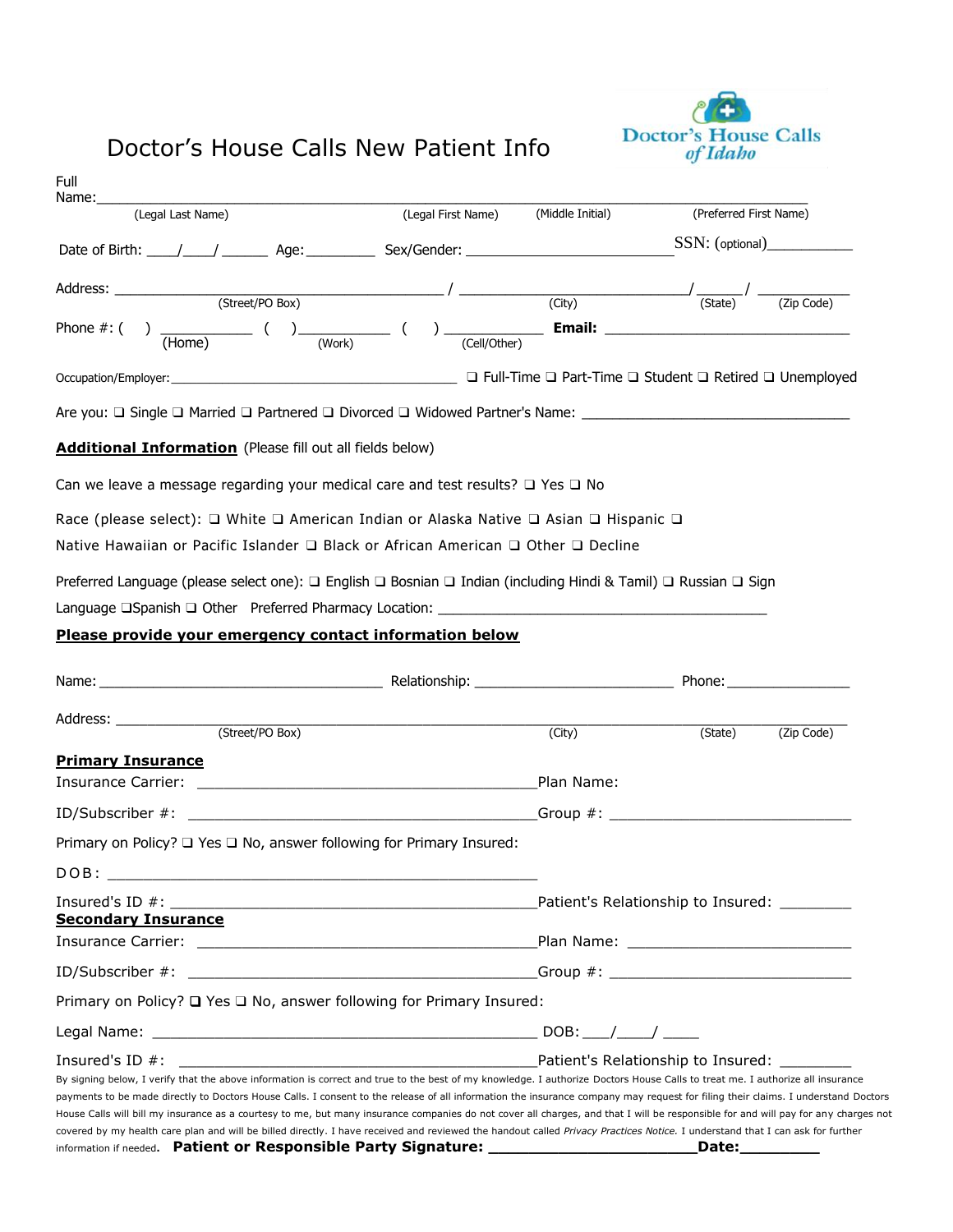# Office Policies

**Please take the time to read, initial, and sign our Office Policies to acknowledge your understanding of them. We have found this policy to be most effective for both patients and providers. Outstanding balances can cause embarrassment and communication breakdowns, and potentially decrease adherence to the prescribed treatment program. If you have any questions regarding these agreements, please discuss them with Doctors House Calls staff.**

Your insurance policy is a contract between you and your insurance company. Doctors House Calls is not a party to that contract. As a service to you and upon your request we can bill your insurance provider. It is your responsibility to provide our office with your insurance details and present your insurance card to our staff, so we can bill your insurance carrier completely and accurately. When possible, our staff will call to verify your insurance coverage prior to your appointment. Please be aware t hat an estimate of benefits is not a guarantee of payment. If an insurance company provides you or our staff with inaccurate information they may not honor the benefits that were quoted.

**Please initial here\_\_\_\_\_\_\_\_**

It is your responsibility to be aware of your coverage and co-pay, as well as any deductible and maximums, per your insurance contract. All co-payments, co-insurance payments, deductibles, supplements/products, supplies, therapeutic equipment, and costs of services not covered by your insurance company are due and payable at the time of each visit.

**Please initial here\_\_\_\_\_\_\_\_\_**

Once we receive payment from your insurance company, we will apply this to your bill. If we find you have a credit, this will remain on your account for use toward future services and/or purchases. If instead you would like to be issued a refund, please let us know and we will be happy to issue you a check.

**Please initial here\_\_\_\_\_\_\_\_\_**

Patients must be responsible for following the referral, prescription, or treatment plan prescribed by their physician, practitioner, and/or insurance provider. Insurance companies may not pay for services when the treatment plan is not followed, thus patients are responsible for scheduling and attending appointments accordingly.

**Please initial here\_\_\_\_\_\_\_\_\_**

Patients are responsible for notifying Doctors House Calls if their insurance coverage or details change.

**Please initial here\_\_\_\_\_\_\_\_**

As a patient of Doctors House Calls, I acknowledge and agree to the above statements and understand that a part or all of my care may not be a covered benefit of my health plan. I acknowledge and agree to be financially responsible for my treatment.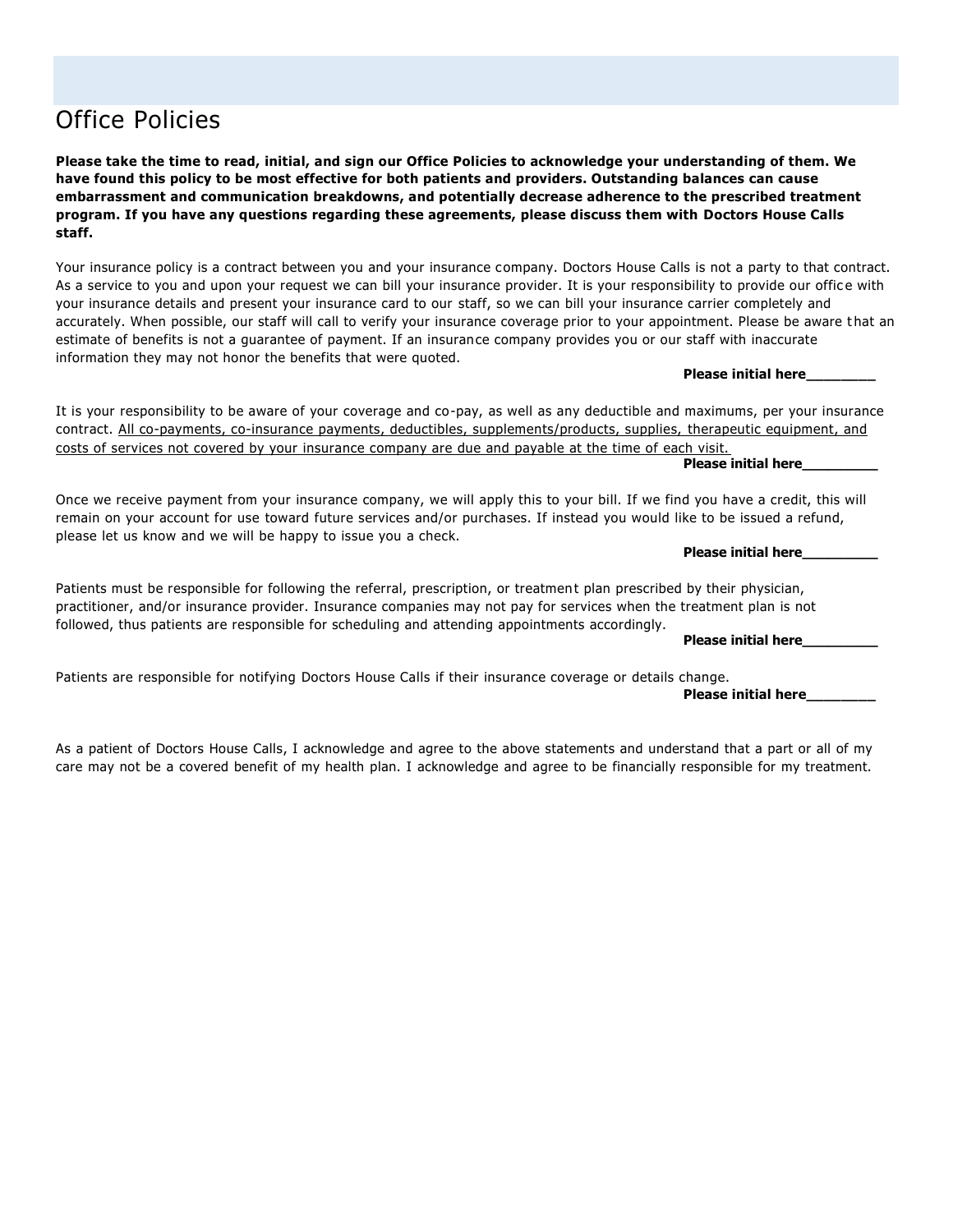## **Release of Patient Records**

| I request and authorize:             |                                                                                                                              |                                       |
|--------------------------------------|------------------------------------------------------------------------------------------------------------------------------|---------------------------------------|
|                                      |                                                                                                                              |                                       |
|                                      | to release healthcare information of the patient named above to:                                                             |                                       |
| Name:<br>Address:<br>City:<br>Phone: | DOCTORS HOUSE CALLS<br>1552 N CRESTMONT DRIVE, STE B<br>MERIDIAN State: ID Zip Code: 83642<br>208.957.5532 Fax: 208.985.2261 |                                       |
|                                      | This request and authorization applies to:                                                                                   |                                       |
|                                      | □ Healthcare information relating to the following treatment, condition, or dates:                                           |                                       |
|                                      | $\Box$ All healthcare information                                                                                            |                                       |
|                                      | Patient Name (Please Print)                                                                                                  | Relationship to Patient (if not self) |
|                                      | Patient Signature (or Responsible Party)                                                                                     | Date                                  |

 $\checkmark$  THIS AUTHORIZATION IS IN EFFECT FOR THE DURATION OF YOUR TREATMENT.

## General Consent to Treatment

I hereby voluntarily consent to the performance of such diagnostic procedures and/or medical treatment as my physician, non-physician practitioner (PA-C/CNP), their assistants or designees at Doctors House Calls may deem necessary or advisable. This care may include, but is not limited to, routine diagnostics, radiology and laboratory procedures, administration of routine drugs, biological and other therapeutics, specialty referrals, and routine medical care. I authorize my physician(s) or provider(s) to perform other additional or extended services in emergency situations if it may be necessary or advisable in order to preserve my life or health. I understand that my care is directed by my phys ician/ provider and that other personnel render care and services to me according to the physician's instructions.

• I understand that the practice of medicine is not an exact science and I acknowledge that no guarantees or promises have been made to me with regard to results of such diagnostic procedures or medical treatment.

**I acknowledge that I have read or have had read to me this consent, and fully understand its details. I have had the opportunity to ask questions and have had these questions addressed.**

| Patient Sigi<br>idlui e               | ``<br>valt                         |
|---------------------------------------|------------------------------------|
| <b>Dationt</b>                        |                                    |
| <sup>.</sup> Name.<br>___<br>________ | Atari،<br>. റ†<br>DILLI<br>_______ |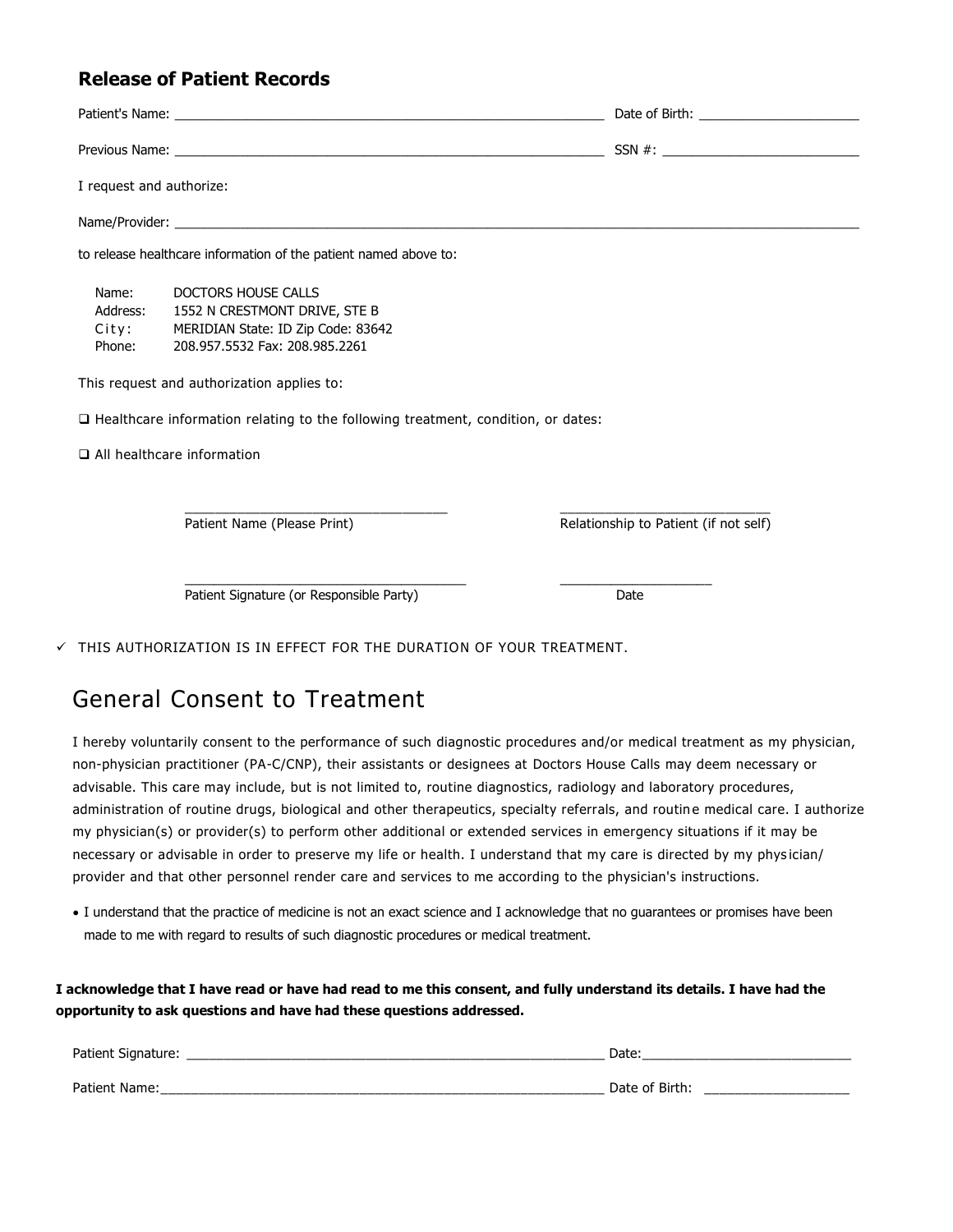## Residence and Living

#### **Primary Caregiver or Facility**

| 111111101 y Calcylvci VI I achity<br>(Person responsible for providing day-to-day care for the patient. Appropriate documentation must be provided.)         |  |                                  |  |  |
|--------------------------------------------------------------------------------------------------------------------------------------------------------------|--|----------------------------------|--|--|
| $\Box$ N/A - I do not have a primary caregiver                                                                                                               |  | $\Box$ Same as emergency contact |  |  |
|                                                                                                                                                              |  |                                  |  |  |
| Legal Guardian or Healthcare Proxy<br>(Court appointed person to make healthcare decisions in place of patient. Appropriate documentation must be provided.) |  |                                  |  |  |
| $\Box$ N/A - I do not have a Legal Guardian or Healthcare Proxy $\Box$ Same as emergency contact                                                             |  |                                  |  |  |
|                                                                                                                                                              |  |                                  |  |  |
| <b>Emergency Contact</b>                                                                                                                                     |  |                                  |  |  |
|                                                                                                                                                              |  |                                  |  |  |
| Please provide your emergency contact information below.                                                                                                     |  |                                  |  |  |

Consent to Contact

### **Consent for communication with delegated individual**

By initialing, I authorize Doctors House Calls to communicate with the following individual about my health care which may include information about my medical diagnosis, eligibility status and appointments.

Telephone: \_\_\_\_\_\_\_\_\_\_\_\_\_\_\_\_\_\_\_\_\_\_\_\_ Address: \_\_\_\_\_\_\_\_\_\_\_\_\_\_\_\_\_\_\_\_\_\_\_\_\_\_\_\_\_\_\_\_\_\_\_\_\_\_\_\_\_\_\_\_\_\_\_\_\_\_\_\_\_\_\_\_

Name (Print):\_\_\_\_\_\_\_\_\_\_\_\_\_\_\_\_\_\_\_\_\_\_\_\_\_\_\_\_\_\_\_\_\_\_\_\_\_\_\_\_\_\_\_\_\_\_ Relationship to Patient: \_\_\_\_\_\_\_\_\_\_\_\_\_\_\_\_\_\_\_\_\_\_\_

First Name **Example 2** and the Last Name **Contract Contract Contract Contract A** Relationship **Initials** Terms of Consent

By signing below, I agree to the terms and information above. I am giving this consent of my own free will. I fully release Doctors House Calls as well as their Officers, Directors, Board Members, employees, and agents (i.e.: volunteers, students) harmless from any and all damages, losses, liabilities (joint or several) payments, obligations, penalties, claims, litigation, demands, defenses, judgements, suits, proceedings, costs, disbursements or expenses(including without limitation, fees, disbursements and expenses of attorn ey, and other professional advisors and of expert witnesses and costs of investigation and preparation) of any kind or nature whatsoever resulting from, relating to or arising out of my receipt of services.

I have had the opportunity to ask any questions and have had them answered in a language that I understand. I further agree to abide by the terms of this consent. I understand that this document remains in effect until I revoke my consent in writing. I also understand that I am free to revoke my consent at any time.

Client Name Printed **Initials** 

Signature of Client or Parent/Guardian or Power of Attorney Date Date of Client of Date Date



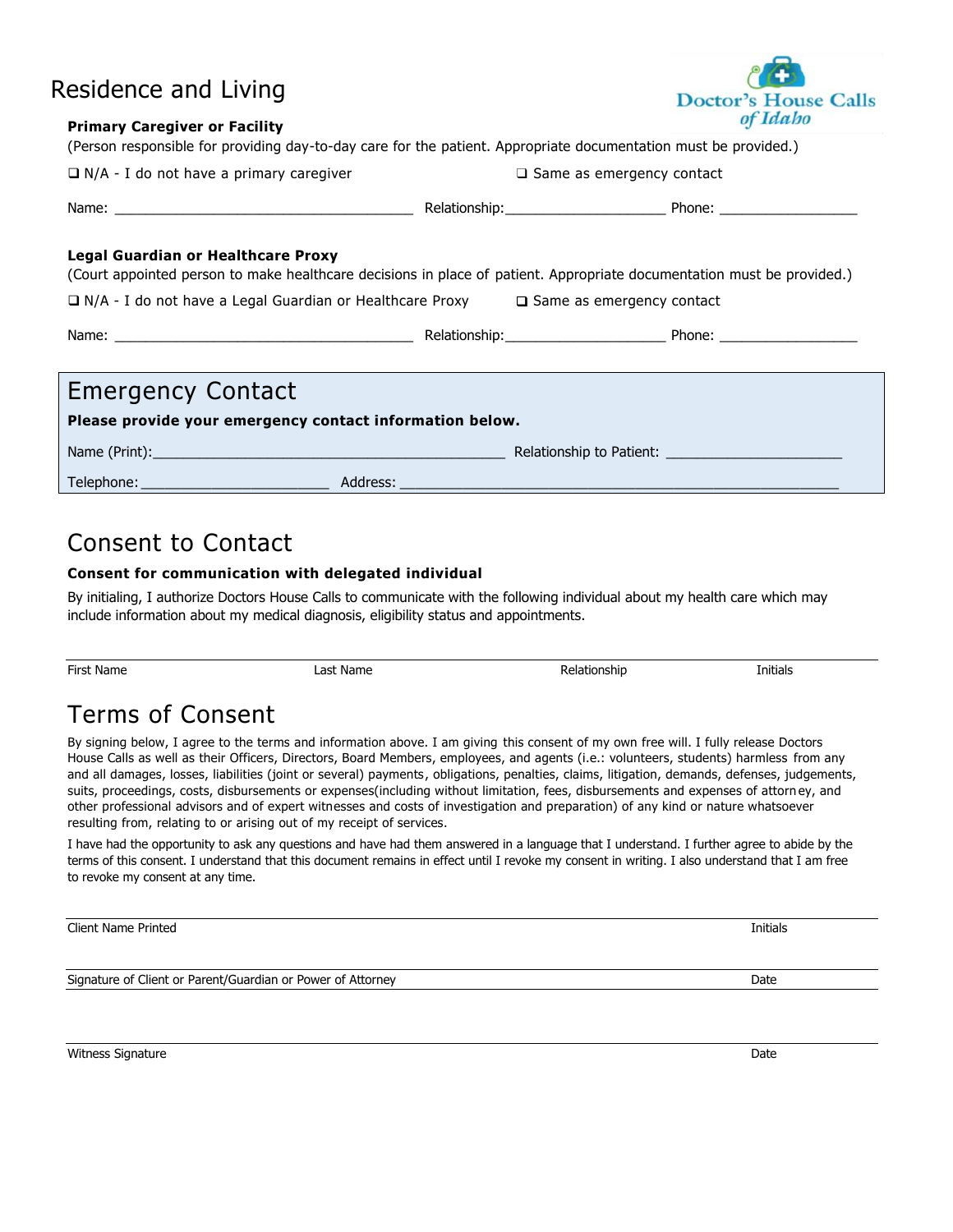## Advance Directives/DNR/DNI



## Living Wills and Idaho's Natural Death Act

We plan for many important events in life. We plan for retirement, a wedding, vacations, and for a child's education. Sadly, the health choices that are made at the end of life are seldom planned and many times they are made for us. Decisions are put off and desires are not expressed because it is difficult to contemplate or discuss death.

There are many things to plan for at the end of life. Transfer of property and the wellbeing of a spouse or child are all issues to be considered and planned for. However, the topic discussed here involves end of life health care issues, the importance of living wills, and advance directives. The principle way to ensure that your desires are fulfilled if you are no longer able to communicate your wishes is through a Living Will.

(Idaho law provides for individuals to ensure that their wishes about their healthcare are carried out in the event they become incapacitated and are not able to speak for themselves. Generally, there are two kinds of Advance Directives. The first is called a Living Will, and the second is called a Durable Power of Attorney for Health Care. During the 2005 Idaho Legislative session, a modification was made to the Natural Death and Medical Consent Act. Consequently, in Idaho, it is now possible to complete one (1) form for both a Living Will and a Durable Power of Attorney for Healthcare.

A Living Will sets forth your instructions for dealing with life-sustaining medical procedures in the event you are unable to decide for yourself. A Living Will directs your family and medical staff on whether to continue, withhold, or withdraw lifesustaining medical procedures, such as tube feeding for hydration (water) and nutrition (food), if you are incapable of expressing this yourself due to an incurable and terminal condition or persistent vegetative state.

A Durable Power of Attorney for Health Care allows you to appoint a person to make all decisions regarding your health care, including choices regarding health care providers and medical treatment, if you are not able to make them yourself for any reason.

You should not execute and Advanced Directive without having first thought about end of life issues, considered your personal values, and discussed your end of life wishes with your family, physicians, attorney, and clergy.

### Advance Directives

I am informed of my rights to formulate an Advance Directive. I am aware that I am not required to have an Advance Directive in order to receive medical treatment by any healthcare provider. The terms of any Advance Directive that I execute will be followed by any healthcare provider and my caregiver to the extent permitted by the law.

### DO YOU HAVE ANY ADVANCE DIRECTIVES?

❑No ❑Yes ❑Do Not Resuscitate ❑Medical Power of Attorney ❑Living Will If the answer is No, would you like information on Advance Directives, POST/DNR and the Idaho Registry? ❑ Yes ❑ No

By signing below, I verify that the above information is correct and true to the best of my knowledge. I authorize Doctors House Calls to treat me. I authorize all insurance payments to be made directly to Doctors House Calls. I consent to the release of all information the insurance company may request for filing their claims. I understand Doctors House Calls will bill my insurance as a courtesy to me, but many insurance companies do not cover all charges, and that I will be responsible for and will pay for any charges no t covered by my health care plan. I have received and reviewed the handout called *Privacy Practices Notice.* I understand that I can ask for further information if needed.

Patient or Responsible Party Signature **Date of American Structure Control** Date Date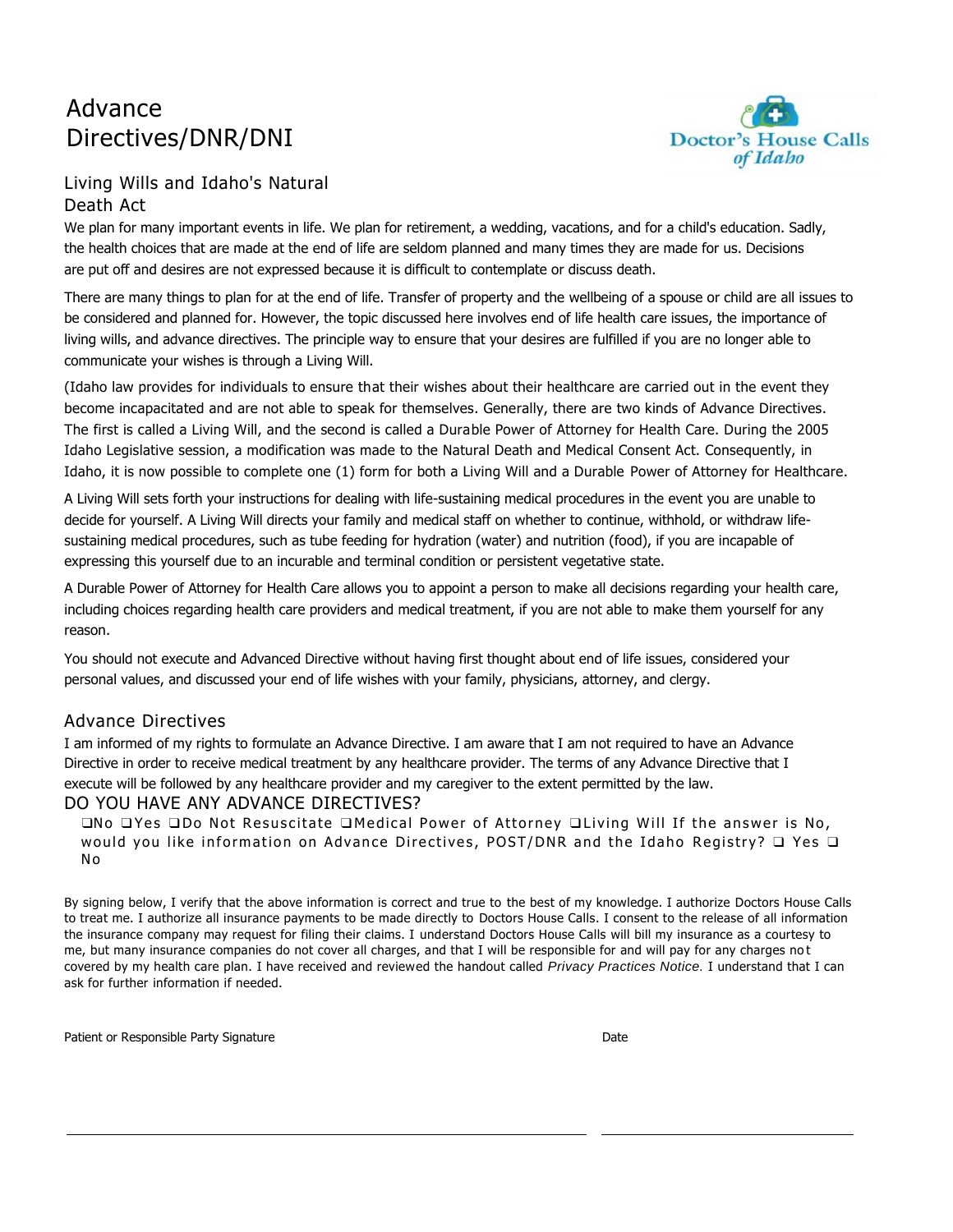| <b>Health History</b>                                                                                                                                                        |                             |                                           | <b>Doctor's House Calls</b><br>of Idaho |
|------------------------------------------------------------------------------------------------------------------------------------------------------------------------------|-----------------------------|-------------------------------------------|-----------------------------------------|
| Name:                                                                                                                                                                        |                             | Today's Date:                             |                                         |
| Please line through any questions that do not apply to you<br>Current Medications (include prescription and non-prescription drugs, birth control pills, herbs, supplements) |                             |                                           |                                         |
| Allergies and Reactions (medication and foods)                                                                                                                               |                             |                                           |                                         |
| Are you currently under the care of a doctor? (list name and type of doctor)                                                                                                 |                             |                                           |                                         |
| Any recent rehabilitations stay? _________If so name and month you were in that facility? _____                                                                              |                             |                                           |                                         |
| <b>Preventive Care</b> (Write the name of your most recent)                                                                                                                  |                             |                                           |                                         |
|                                                                                                                                                                              |                             |                                           | Eye Exam                                |
| ____ Tetanus booster vaccine Flu Vaccine                                                                                                                                     |                             |                                           | Dental Exam                             |
| Hepatitis A vaccine TB skin test                                                                                                                                             |                             |                                           |                                         |
| Hepatitis B vaccine HIV test                                                                                                                                                 |                             |                                           |                                         |
| Family History (Include Mother [M], Father [F], Brother [B], Sister [S], Grandmother [GM], Grandfather [GF])                                                                 |                             |                                           |                                         |
| $\Box$ Cancer Heart attack before age 50                                                                                                                                     |                             |                                           | $\Box$ Osteoporosis                     |
| □ Diabetes (insulin/diet control) High blood pressure                                                                                                                        |                             | $\Box$ Mental Illness                     |                                         |
| □ Genetic problem/birth defect High cholesterol                                                                                                                              |                             |                                           | $\Box$ Other:                           |
| Personal Medical History (Check all that apply)                                                                                                                              |                             |                                           |                                         |
| $\Box$ Chest pain, difficulty breathing                                                                                                                                      | □ Cancer                    |                                           |                                         |
| <b>Birth Defects</b>                                                                                                                                                         |                             | □ Numbness of arms or legs                |                                         |
| $\Box$ Redness, pain in legs                                                                                                                                                 |                             | □ Unusual vaginal bleeding or discharge   |                                         |
| □ Uterine fibroid or tumor                                                                                                                                                   | □ Kidney or bladder disease |                                           |                                         |
| □ Sickle cell trait disease                                                                                                                                                  |                             | $\Box$ Discharge from penis               |                                         |
| $\Box$ Hepatitis A, B, C                                                                                                                                                     | $\Box$ Anemia               |                                           |                                         |
| □High cholesterol                                                                                                                                                            | $\Box$ HIV                  |                                           | □Frequent or severe headaches           |
| □ Herpes, warts syphilis, chlamydia, and/or gonorrhea                                                                                                                        |                             | $\Box$ Abdominal/pelvic pain or infection |                                         |
| <b>Q</b> Do you think you are currently pregnant? Q Yes Q No                                                                                                                 |                             | □ Stomach/bowel problems                  |                                         |
| # of pregnancies: _________ # of live births: ________ Date of last menstrual period:                                                                                        |                             |                                           | □ Breast discharge/lump                 |
| N/A-Menopausal                                                                                                                                                               |                             |                                           | $\Box$ Blood transfusions               |
|                                                                                                                                                                              |                             |                                           | $\square$ Liver problems                |
|                                                                                                                                                                              |                             |                                           | $\Box$ High blood pressure              |
|                                                                                                                                                                              |                             |                                           | Stroke                                  |

- ❑ Heart murmur/problem
- ❑ Blurred or double vision